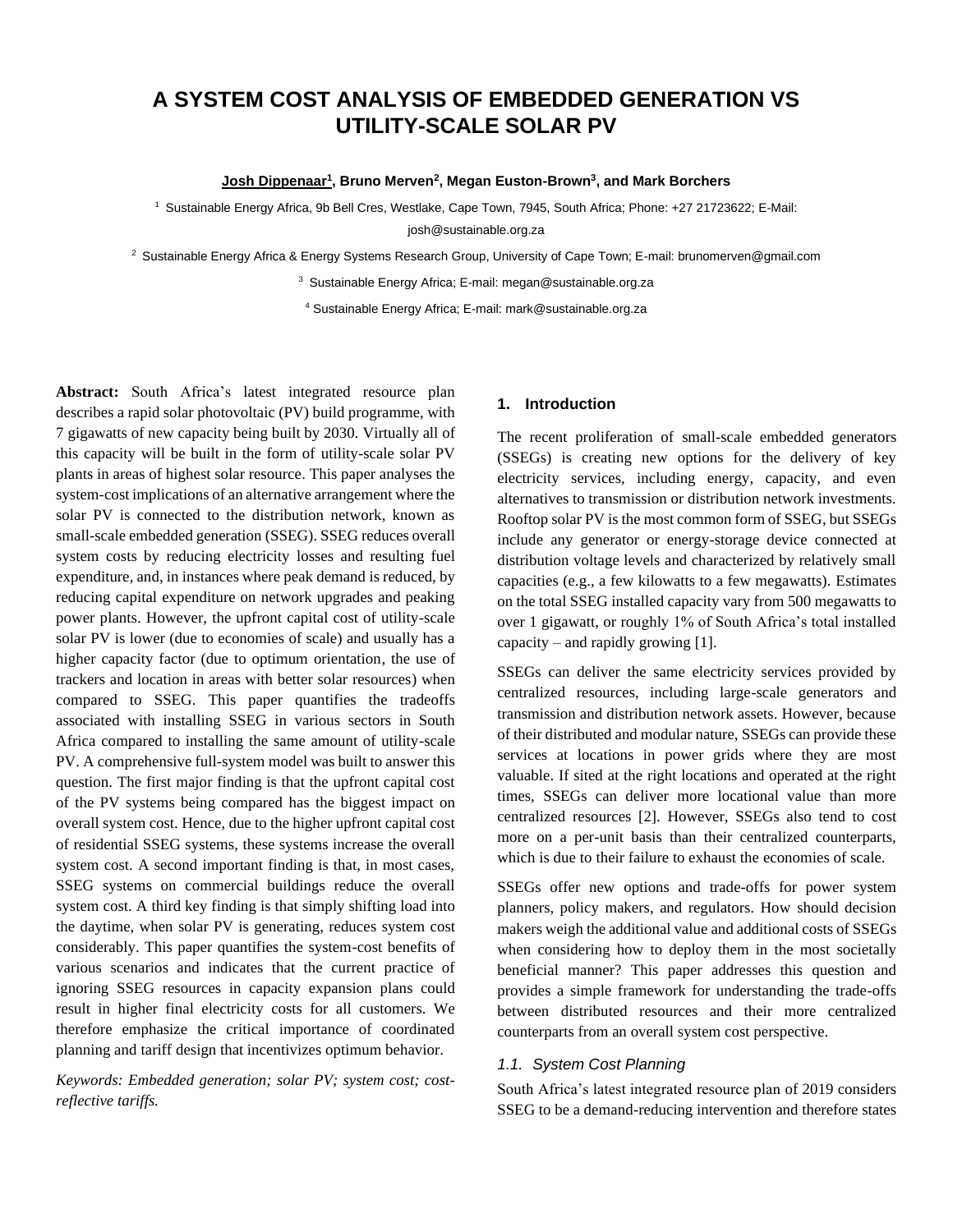that SSEG was considered in the low-demand scenario. However, to properly understand the potential benefits of SSEG, it is important to consider the system-wide cost implications when compared to a scenario of centralised utility-scale generation.

Regulated, vertically integrated electric utilities, like Eskom, have a long tradition of employing capacity planning models to help determine investment and retirement decisions and to justify their decisions to regulators [3]. These mathematical models are designed to determine the least-cost mix of electricity generating. By around 2010, the steady increase in wind and solar energy penetration in many regions and a growing recognition of the central role of power sector decarbonization in global climate change mitigation efforts spurred substantial research into the integration of high shares of variable renewable energy sources into power systems [4]. However, only a handful of studies have quantified the whole-system benefits of distributed energy resources (DERs) – locally referred to as SSEG [4]–[6].

The value of some electricity services changes depending on where they are provided in the grid. We argue that the additional locational value obtained by deploying a technology at a distributed scale must outweigh the opportunity cost of not capitalizing fully on economies of unit scale.

## *1.2. Locational Value*

SSEGs compete with conventional generation and network assets to provide electricity services. In this sense, they are no different from other options for electricity service provision. What distinguishes SSEGs is their ability to deploy these resources closer to the point of electricity consumption and in locations inaccessible to more centralized resources.

This capability is important because the value of some electricity services changes with the location of provision. This difference in locational value emerges from the physical characteristics of electricity networks, including resistive losses, capacity limits of network components, and the potential for network failures that may disrupt delivery of electricity services. Three primary electricity services constitute the bulk of locational value: electrical energy (i.e., reducing losses through transportation), distribution and transmission network capacity (or non-wire alternatives to network capacity), and, when peak demand is reduced, peaking power plant capacity. A fourth locational value that is not modelled here is the enhanced reliability or resilience to power outages. Each of these locational values of SSEG will be discussed in more detail.

#### *1.3. Locational Value of Energy*

Because of the impact of network losses and congestion on

electricity networks, the value of electrical energy consumption or injection varies at different points in the power system. SSEGs have the potential to create significant value by supplying energy (or reducing net consumption) at locations where networks are frequently constrained and marginal losses on transmission and distribution systems are large [7].

In South Africa, electricity losses in distribution networks typically ranges from 8 to 20%. To add to this, high-voltage transmission losses are typically in the order of 3%. Therefore, by virtue of their location, SSEGs avoid these network losses which adds significant value to each unit of energy generated.

#### *1.4. Deferred Distribution Network Investments*

When SSEG generation coincides with the building's peak demand, SSEG can reduce the customer's peak demand. And when peak demand is *permanently* reduced, the utility's capacity costs reduce through extended asset lives and deferred network investments.





### *1.5. Avoided Transmission Infrastructure Developments*

Areas of highest solar resource are often far from load centres, meaning that transmission infrastructure needs to be built to transmit the power from utility-scale solar farms in the desert to the cities where the power is consumed. SSEG reduces overall system cost by avoiding these transmission infrastructure developments.

There is significant incentive to building utility-scale solar PV systems in resource rich areas. When combined with single-axis trackers, the capacity factor of these systems increases considerably, which can be more beneficial than the increased economies of scale of these large systems. However, transmitting this power to load centres often requires transmission infrastructure developments, and this cost is avoided when installing SSEG in load centres.

#### *1.6. Reliability*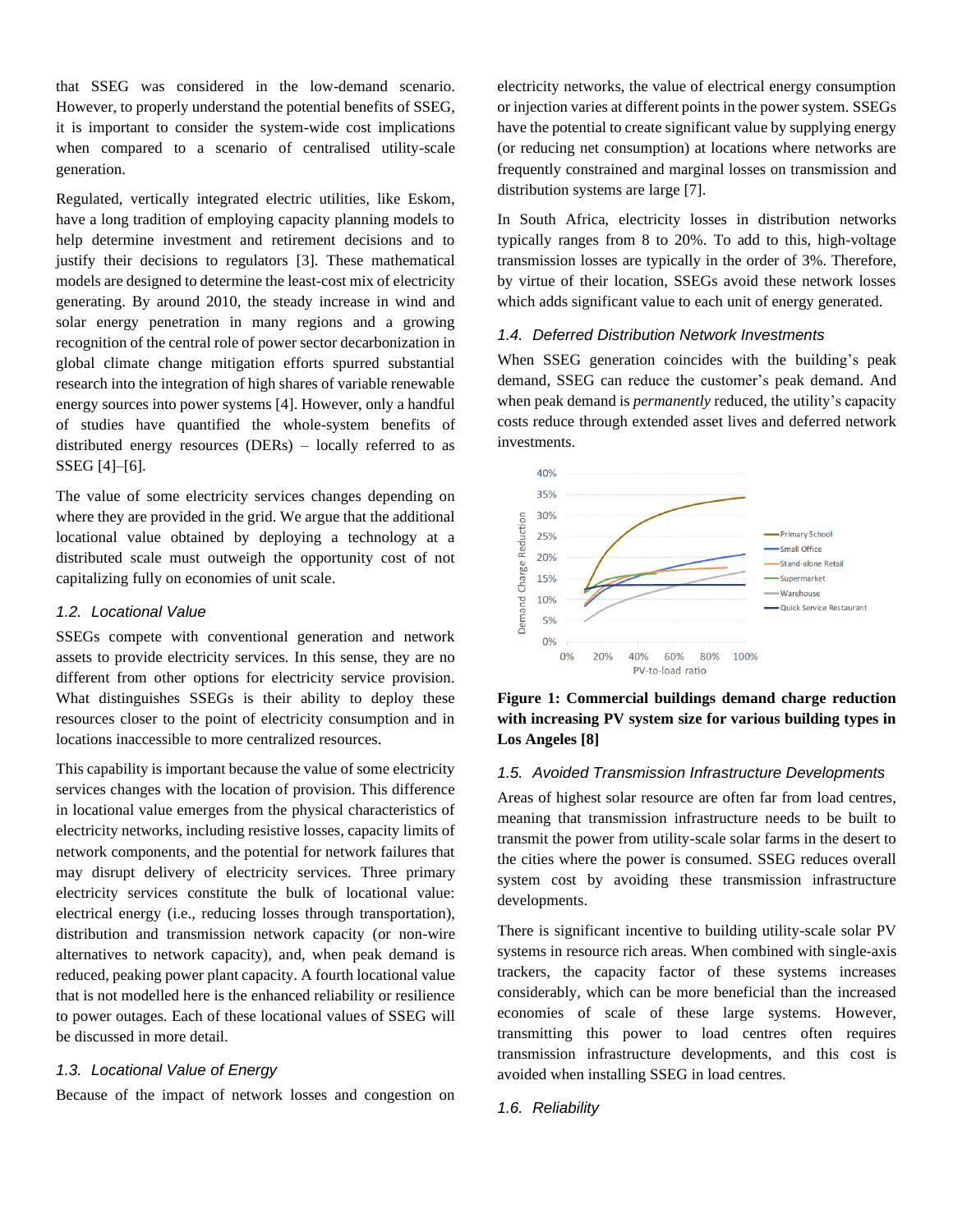The value of reliability was not included in the model developed for this paper. Nonetheless, SSEGs offer significant reliability or resilience by providing electricity during power outages. The value of increased reliability depends on the frequency and duration of service outages experienced at a particular location and consumers' willingness to pay to avoid such outages. Reliability in developed power systems is generally quite high, with customers experiencing only a few hours of service disruption per year, however, African power systems are notoriously unreliable, often experiencing several days without power supply. As such, reliability is a key driver of SSEG uptake in South Africa, and the value of SSEGs may be considerably higher than modelled here, and future work could include the value of reliability in the whole-system model.

## *1.7. Economies of Scale*

Although SSEGs may be sited in the power system to capture additional locational value, there are economic trade-offs associated with the smaller scale of these distributed resources. The unit costs of energy technologies typically fall as the technology is installed at larger scales. Therefore, a 500-MW system of a given technology will typically cost less per megawatt than a 5-MW system of the same type, which, in turn, will cost less per megawatt than a 5-kW system. Many technologies suitable for distributed deployment, including solar PVs and energy storage, harness modular technologies that can enable them to be deployed across a wide range of scales. Nonetheless, these technologies exhibit clear economies of scale. By failing to exhaust economies of unit scale, smaller-scale deployments of these resources result in higher incremental unit costs than larger-scale installations.

In South Africa, the cost per unit, measured in R/kWp, of a residential SSEG system can be double that of a utility-scale solar PV system.

## *1.8. Research Objective*

The paper presents an analysis which attempts to quantify the locational value of SSEG in different sectors of the South African national power system for different levels of SSEG penetration and assumptions around time of use behaviour for SSEG adopters.

#### **2. Methodology**

The analysis is conducted using a system model of the South African power system. The model quantifies the annual system costs in 2030, 2040 and 2050, given a projected demand and system configuration for those same years. The annual system cost includes investment (annualised), and operation costs for the generation, transmission, and distribution components of the system. In cases where SSEG (rooftop PV) is included, the investment and running costs are included in the system cost calculation. The quantification of the locational value of increased levels of SSEG in the system, is computed by taking the difference in system costs between the system with X MW of SSEG installed and a corresponding system with the same X MW of utility scale PV installed instead.

The model is made up of 5 main components, a calibration component, an annual energy demand projection component, a simple distribution level dispatch component, a simple grid expansion and dispatch component, and a cost calculation component, which are all hard linked in an excel workbook.

#### *2.1. The Calibration Component*

The calibration component includes subcomponents focusing on the energy balance, the demand profile, and the costs.

#### *2.1.1.Energy Balance Calibration (Electricity only)*

This component combines data from Eskom and the municipalities to estimate electricity consumption by households, commercial buildings, industry (including mining) and other (agriculture and rail transport) for 2018 which would result in the full energy dispatch observed by grid-based power plants in the same year.

#### *2.1.2.The Demand Profile*

This component scales sector profiles from Eskom load research by the energy consumption by the different sectors to match up with the observed dispatch profile of grid plants in 2018.



**Figure 2: Demand by Sector for an Average Day in 2018**

#### *2.1.3.Costs*

This component uses Eskom's Revenue Application 2018/2019 to reconstruct the generation, transmission, and distribution cost of the electricity system for 2018. Distribution costs for municipalities are estimated based on Eskom distribution costs.

#### *2.2. The Annual Demand Component*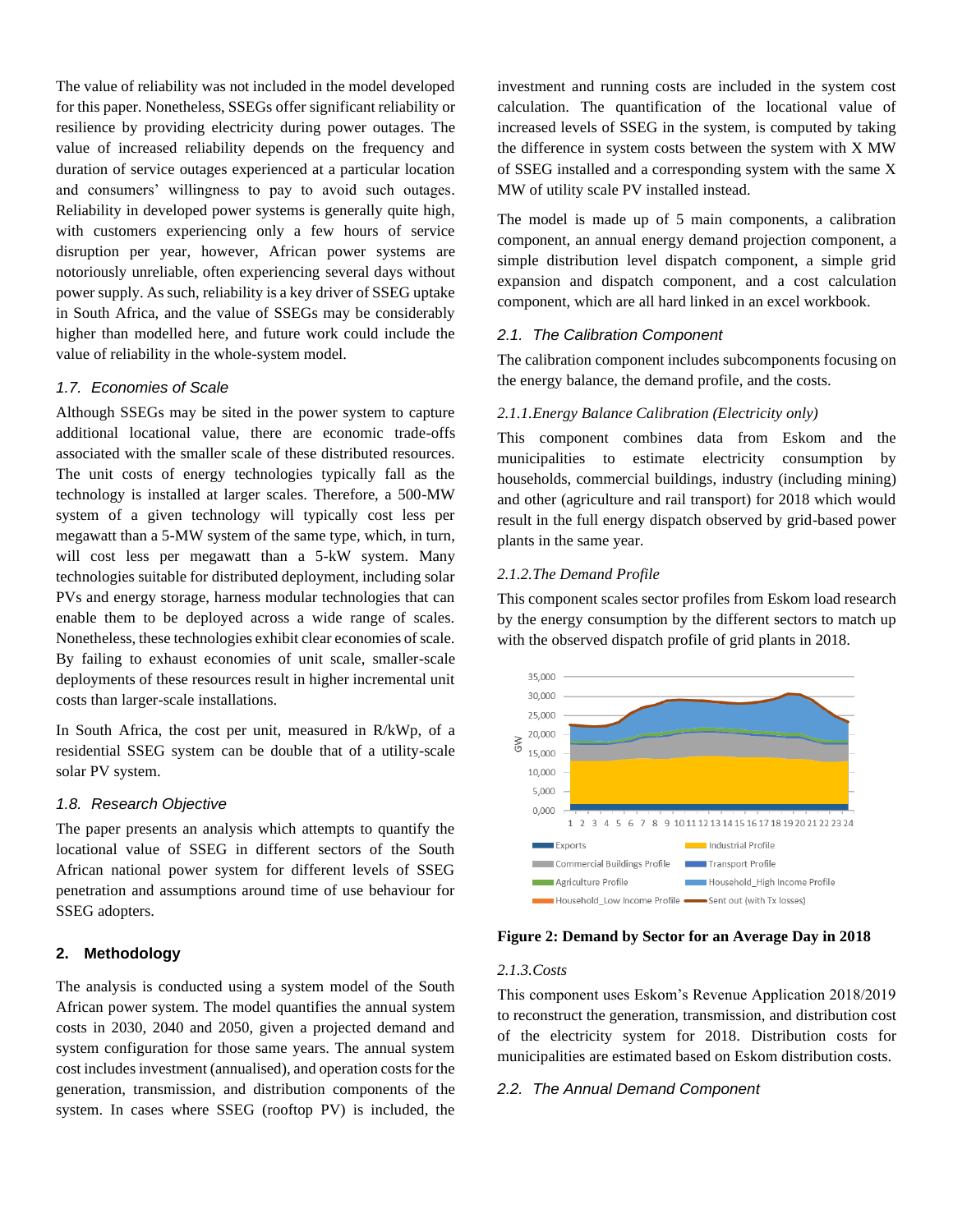The annual demand component projects energy demand at a sectoral level as follows:

## *2.2.1.Residential*

Residential sector is split into 2 different income groups, where it is assumed that only the high-income group would consider installing SSEG rooftop PV on their household. Roughly 18% of the population, consuming around 54% of the total electricity demand in the residential sector, would fall in this category in 2018 [9]. Electricity demand in 2030 is projected by making assumptions on the number of high-income households, how their monthly consumption will evolve and how the average monthly consumption of the lower income group will evolve. In the cases considered here, the SA population is assumed to reach around 65m in 2030 [10] and with 25% households in the higher income group. The average monthly electricity consumption of both income groups is assumed to remain constant over the period.

## *2.2.2.Commercial*

The commercial electricity demand is linked to the total floor space of commercial buildings and the average per m2 intensity. The commercial floor space is split into "existing" and "new". In cases presented here, it is assumed that the overall commercial floor space grows 1% annually and that 5% of the existing floorspace would have been "retired" by 2030. The kWh per m2 intensity for existing buildings is assumed to drop by 10% in 2030 relative to the 2018 level, and the "new" commercial buildings is assumed to have a much lower intensity (200 kWh/m2) in 2030 based on proposed building standards.

## *2.2.3.Industry*

Industry demand growth is simply assumed to grow at an average of 1% per year to 2030.

## *2.3. The Distribution Level Dispatch*

This component takes the projected energy demand for 2030 for each sector to project the demand profile of each sector in 2030. The sectoral profiles are then scaled up by the calibration losses to arrive at the total demand profiles "seen" by the grid. Should SSEG be installed in a particular sector, the SSEG is dispatched using hourly solar profiles and subtracted from the demand profile in the calculation of the demand profile "seen" by the grid.

## *2.4. The Grid Expansion and Dispatch Component*

This component takes the demand profile "seen" by the grid and simultaneously does an Energy Balance and Capacity Balance for the grid-based power generation system as follows:

#### *2.4.1.Energy Balance*

The user exogenously specifies how much coal, nuclear, PV,

Wind, CSP, Pump Storage and Battery Storage capacity will be in place in 2030. The coal, nuclear, PV, Wind, CSP capacity is dispatched as per the historical dispatch profile observed in 2018, and this dispatch is subtracted from the overall demand profile. The remaining profile is "flattened" using available storage capacity, and the remaining profile is met with gas turbines.

#### *2.4.2.Capacity Balance*

The user specifies a "Reserve Margin" requirement for the system. The peak demand is derived from the demand profile. The installed gas turbine capacity is calculated such that total "firm" capacity of the system is equal to peak demand  $*(1+)$ Reserve Margin). "Firm" capacity only includes dispatchable generators.



#### **Figure 3: Generation Dispatch for an Average Day in 2030**

# *2.5. The Cost Calculation Component*

This component calculates to the total annual system cost for the system in 2030. The system cost is the sum of investment and operation costs for the generation, transmission, and distribution systems.

## *2.5.1.Generation*

Annualised investment cost is overnight  $cost + interest$  during construction, annualised using the global discount rate (8.2%) and the lifetime of the plant. Based on Eskom tariff application, there is a residual "investment cost" for the existing fleet of power plants. The assumed costs for new power plants are mainly based on the IRP 2019, with some learning on PV and Wind.

The fixed maintenance cost for existing plants is calculated using the installed capacity and the unit cost derived in the cost calibration component. The fixed maintenance cost for new plants is based on capacity for new plants and assumed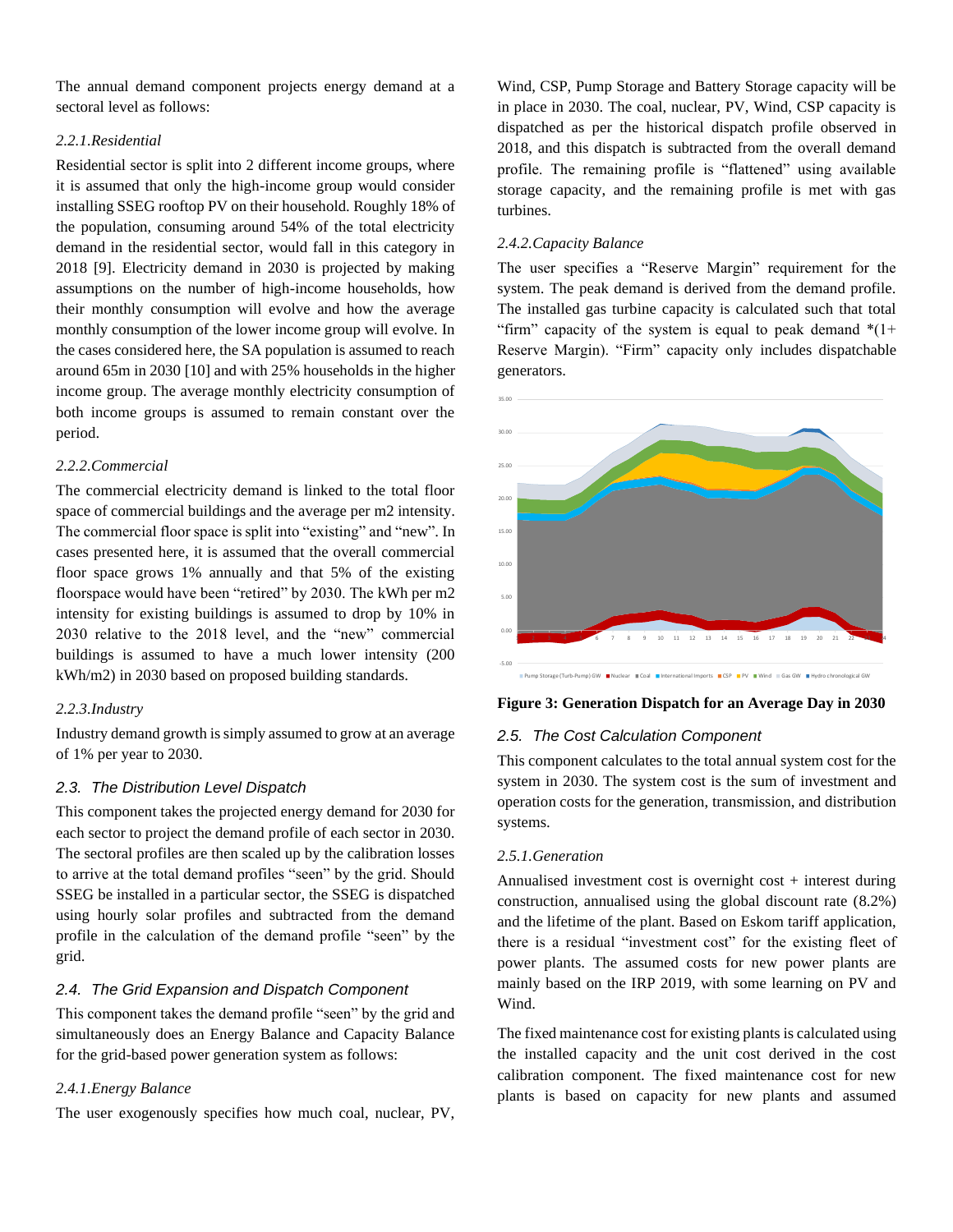#### maintenance costs.

The variable maintenance costs and fuel costs are calculated using assumed fuel prices and variable maintenance cost for different technologies in the system and the dispatch profile calculated above.

#### *2.5.2.Transmission Costs*

There are two components for Transmission costs, namely one linked to the overall system peak and one linked to the total installed capacity. The second component is ensuring that adequate grid infrastructure is in place to support large penetrations of renewable energy. Unit investment and maintenance cost for demand linked transmission is derived in the cost calibration component.

#### *2.5.3.Distribution Costs*

Distribution costs are calculated for the different sectors based on the observed peak in each sector and the unit investment and maintenance costs derived in the cost calibration component.

#### **3. Results**

To determine the value of SSEG uptake in various sectors, three separate experiments were performed: residential SSEG, commercial SSEG, and industrial SSEG. In all three experiments, the SSEG penetration was increased and the annual system costs in 2030 were compared to a system without SSEG but with equal amount of utility-scale solar PV.

[Table 1](#page-4-0) lists the key assumptions for each experiment:

<span id="page-4-0"></span>

|  |  |  |  | Table 1: SSEG Cost Assumptions (2018 Rands) |  |  |
|--|--|--|--|---------------------------------------------|--|--|
|--|--|--|--|---------------------------------------------|--|--|

|                | <b>Utility</b> | Resi.   | Comm.       | Ind.        |
|----------------|----------------|---------|-------------|-------------|
|                | PV             | SSEG    | <b>SSEG</b> | <b>SSEG</b> |
| Invest.        | 2018:          | 2018:   | 2018:       | 2018:       |
| Cost           | 14 000         | 28 500  | 16 800      | 16 800      |
|                | R/kWp          | R/kWp   | R/kWp       | R/kWp       |
|                | 2030:          | 2030:   | 2030:       | 2030:       |
|                | 9 500          | 16 150  | 10450       | 10450       |
|                | R/kWp          | R/kWp   | R/kWp       | R/kWp       |
| Maint.         | 2018:          | 2018:   | 2018:       | 2018:       |
| Cost           | 280            | 856     | 336         | 336         |
|                | R/kW/yr        | R/kW/yr | R/kW/yr     | R/kW/yr     |
|                | 2030:          | 2030:   | 2030:       | 2030:       |
|                | 190            | 323     | 209         | 209         |
|                | R/kW/yr        | R/kW/yr | R/kW/yr     | R/kW/yr     |
| CF             | 25%            | 20%     | 20%         | 20%         |
| <b>Avoided</b> | 0%             | 20%     | 12%         | 6%          |
| Dx             |                |         |             |             |
| <b>Losses</b>  |                |         |             |             |
| <b>Demand</b>  | 0%             | 20%     | 15%         | 15%         |
| Load           |                |         |             |             |
| <b>Shift</b>   |                |         |             |             |

## *3.1. Residential SSEG Impact on System Cost*

The first experiment modelled the uptake of SSEG in the residential sector. We modelled an average SSEG system of 2.5 kW, and [Figure 4](#page-4-1) shows the impact of an increasing share of high-income residential households installing SSEG. The model finds that residential SSEG without load shifting (blue line) increases system cost when compared to utility-scale solar PV. There are many reasons for this, but it is largely due to the the economies of scale of residential SSEG systems being particularly unfavourable, as well as the misalignment of solar generation and residential peak demand.

However, when residential SSEG is coupled with 15% load shifting into the daytime, the model finds that the system cost can be reduced. Load shifting can be achieved using batteries, timers on devices, or simple behaviour change. It must be noted that load shifting alone has significant value to the system (as shown by the orange line at 0% penetration).



## <span id="page-4-1"></span>**Figure 4: The system cost impact of increasing amounts of residential SSEG**

At the point of 20% penetration, the cumulative capacity is 2.3GW, and the system cost of residential SSEG with load shifting is slightly lower than utility-scale PV. [Figure 5](#page-5-0) presents a waterfall graph of this point to show the difference in the system cost impact of a system with 2.3 GW residential rooftop SSEG vs 2.3 GW of utility scale PV. The first orange bar of R2.53 billion shows the upfront capital cost of 2.3GW of utilityscale PV, which is significantly lower in cost than the blue bar (R4.2 billion) showing the upfront cost of 2.3 GW of residential SSEG. However, for the utility-scale PV to provide the same service as the SSEG with load shifting, peaking gas power plants are required (R0.51 billion), and electricity losses need to be covered by fuel (R0.4 billion). Further to this, transmission infrastructure reinforcements are required to meet the increased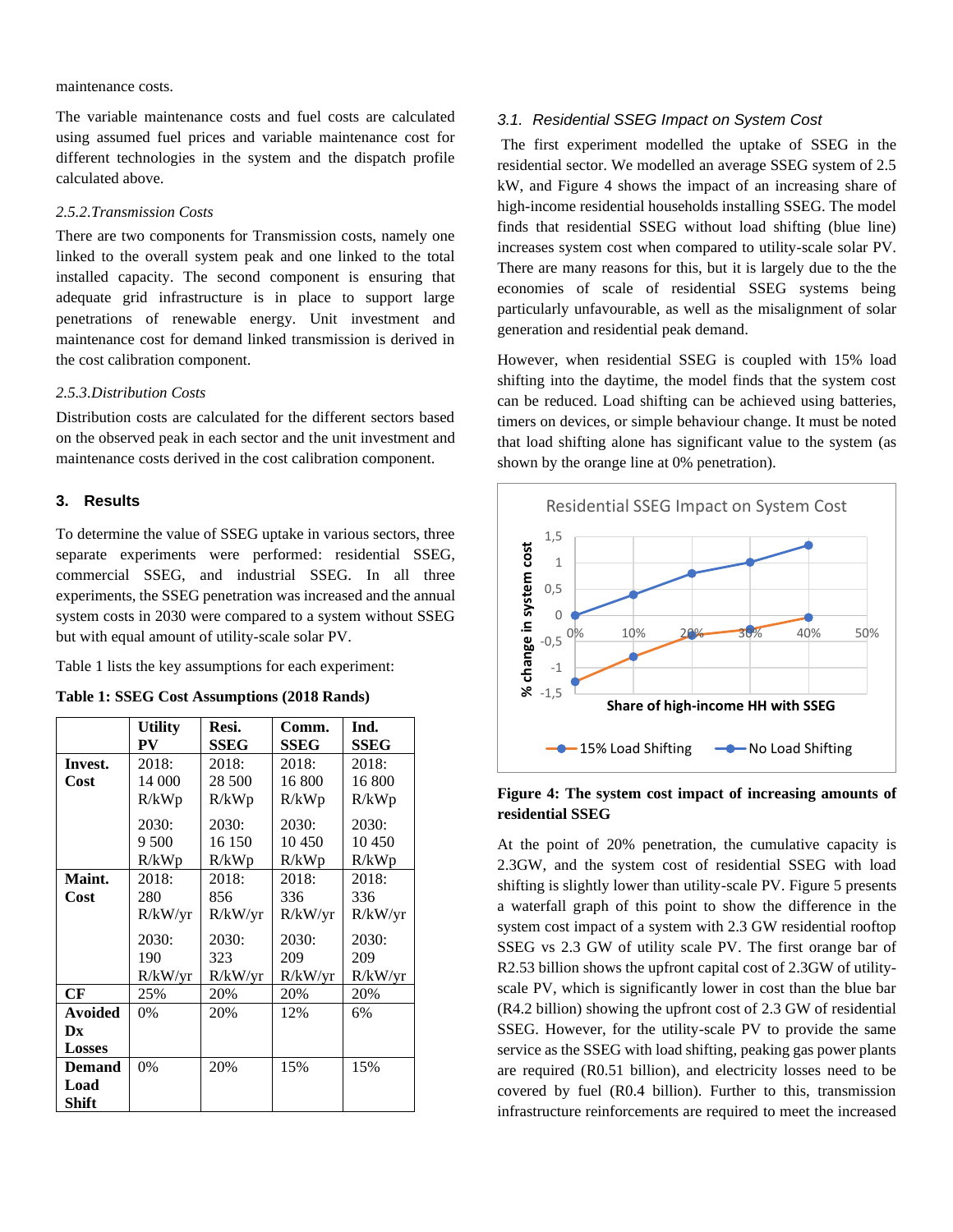peak demand (R0.18 billion), and to transmit the solar PV power to load centres (R0.26 billion). The final cost component is the distribution network upgrades to supply the growing peak demand (R0.73 billion), which is avoided when customers install SSEG with load shifting and reduce their peak demand.



<span id="page-5-0"></span>**Figure 5: Breakdown of System Cost Impact of 2.3GW Residential SSEG with Load Shifting**

This experiment has shown that the upfront capital cost of the systems being compared has the biggest impact on system costs. Secondly, without load shifting, residential SSEG increases system cost. However, a key finding is that when residential SSEG is coupled with load shifting, system cost can be reduced.

#### *3.2. Commercial SSEG Uptake Impact on System Cost*

The second experiment modelled the uptake of commercial SSEG. This experiment was done differently to the residential sector in that the SSEG penetration was kept constant at 40% of the sector's peak demand. Since peak demand reduction is the driver of network infrastructure cost reductions, the assumed peak shaving was incrementally increased to determine the point at which system costs reduce to below that of utility-scale solar PV. As shown i[n Figure 8,](#page-6-0) when peak demand reduction exceeds 7%, the system cost drops below that of equivalent utility-scale solar PV.



<span id="page-5-2"></span>**Figure 6: The system cost impact of increasing levels of** 

#### **commercial SSEG**

To understand the ability of SSEG to reduce the commercial sector's peak demand, we modelled a PV generator on a synthetic hourly load for a full year. We found that even without load shifting, a 40% of peak SSEG system can reduce the commercial sector's peak demand by up to 12%. The peak demand reduction can be further reduced by up to 20% when the SSEG is coupled with 10% load shifting into the daytime, as shown by [Figure 7.](#page-5-1) However, it should be noted that these figures are indicative of the commercial sector average, and different buildings would have different peak demand reductions – schools and offices would expect larger peak reductions than restaurants and hotels.



# <span id="page-5-1"></span>**Figure 7: Commercial Demand Peak Reduction with increasing SSEG Penetration and various levels of Load Shifting**

We modelled a conservative level of 7% peak shaving, meaning that the system cost impacts would be neutral (as shown in [Figure 6](#page-5-2)[Figure 7\)](#page-5-1). The amount of SSEG is kept constant at 40% of peak, or 2.3GW of PV. [Figure 8](#page-6-0) presents the cost elements that contribute to the commercial SSEG system cost impact. The upfront capital cost of the 2.3 GW of SSEG is R3.03 billion (farright blue bar), while the utility-scale solar PV is only slightly cheaper at R2.52 billion. As with the residential sector, these capital costs have the largest impact on overall system cost. Interestingly, the model shows that commercial SSEG increases the system's consumption of gas fuel by R0.14 billion (the small blue bar). This is because the gain in utility-scale PV capacity factor outweighs the avoided electricity losses by commercial SSEG (because commercial customers are typically connected at medium voltage which has lower losses than the residential sector). The peak demand assumptions are very conservative, and as such, the distribution and transmission infrastructure cost savings are relatively modest.